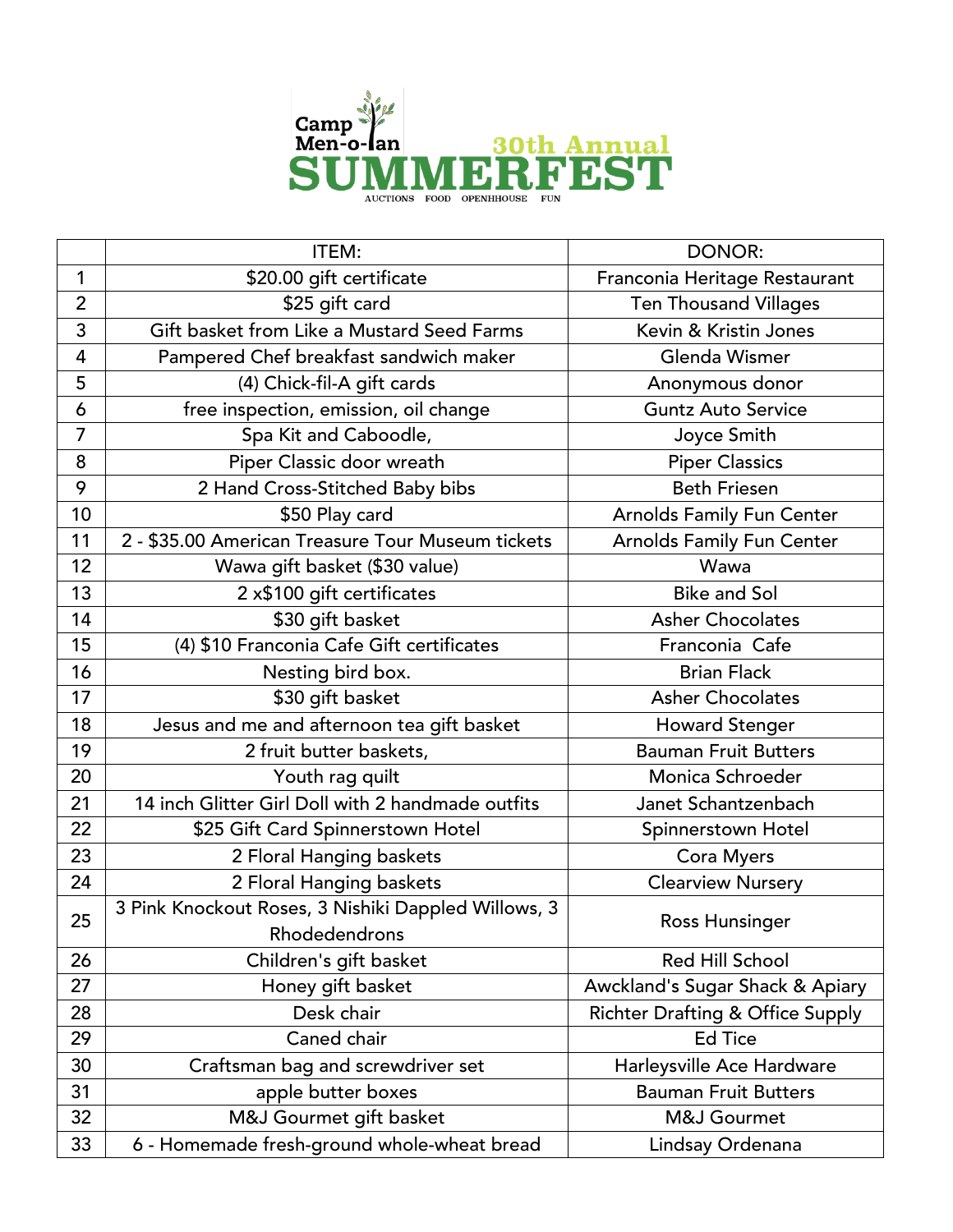| 34 | two tickets                                             | <b>National Canal Museum</b>             |
|----|---------------------------------------------------------|------------------------------------------|
| 35 | Coffee and Tea basket                                   | <b>Bruce and Joy Thomas</b>              |
| 36 | Lancaster cast-iron skillet                             | <b>Charlie Spiess</b>                    |
| 37 | 2hr Fly-Fishing Instruction with Wayne<br>Schantzenbach | Wayne Schantzenbach                      |
| 38 | \$25 gift certificate                                   | Haring Brothers Butcher Shop             |
| 39 | 100 targets gift certificate                            | Lehigh Valley Sporting Clays             |
| 40 | 2000-gallon pump out (\$300 value)                      | <b>Winding Creek Septic</b>              |
| 41 | wall hanging                                            | Monica Schroeder                         |
| 42 | Wood turned bowls                                       | anonymous                                |
| 43 | \$20 gift certificate                                   | Aloha Poke                               |
| 44 | Gift basket                                             | <b>Moyer Specialty Food</b>              |
| 45 | Quilted wall hanging                                    | <b>Connie Landis</b>                     |
| 46 | \$25.00 gift certificate and mug                        | <b>Boltons Farm Market</b>               |
| 47 | (2) \$30 gift cards                                     | Luberto's Brick Oven Pizza               |
| 48 | (2) \$25.00 gift certificates                           | Landis Supermarket                       |
| 49 | Quilted wall hanging                                    | Lynne Rush                               |
| 50 | Donate towards Gym Floor Replacement                    | Camp Men-O-Lan                           |
| 51 | $(2)$ 4 passes                                          | Putt U                                   |
| 52 | fruit butter boxes                                      | <b>Bauman Fruit Butters</b>              |
| 53 | \$50.00 gift certificate                                | <b>Perkiomen Tours</b>                   |
| 54 | Plush Penguin and ice cream cake certificate            | The Inside Scoop                         |
| 55 | 12 homemade cupcakes                                    | Maggie Lesh - Simply Divine<br>Cupcaking |
| 56 | 3 cutting/charcuterie boards tray                       | <b>Sue Cassel</b>                        |
| 57 | 2 End tables from MOL wood                              | Neil Thompson                            |
| 58 | (4) Half dozen sticky buns                              | <b>Beth Friesen</b>                      |
| 59 | 3 Hand quilted baby bibs                                | Alicia Alderfer                          |
| 60 | (2) Pack of 6 general admission tickets (\$60 value)    | Rod Rush & Reading Fightin Phils         |
| 61 | 12- Ultimate car wash tickets - \$240.00 value          | Larry Landes                             |
|    | (2) \$50 Broad Theater gift cards                       | The Broad St. Theater- Souderton/        |
| 62 |                                                         | <b>Charlie Crown</b>                     |
| 63 | breakfast cakes                                         | Alderfer family                          |
| 64 | <b>Baby blanket</b>                                     | Nanette Hunsinger                        |
| 65 | 2- Crayola Experience tickets                           | Crayola Experience                       |
|    |                                                         | The Brick Tavern Inn & Doug &            |
| 66 | (2) \$50.00 gift certificate                            | Jane Moyer                               |
| 67 | Garden lag                                              | Bob & Joyce Smith                        |
| 68 | (2) Large flower planters                               | Doug & Jane Moyer                        |
| 69 | Sunset sailboat ride at Lake Nockamixon                 | <b>Bob Lengel</b>                        |
| 70 | Bath & Spa gift basket                                  | Care & Share                             |